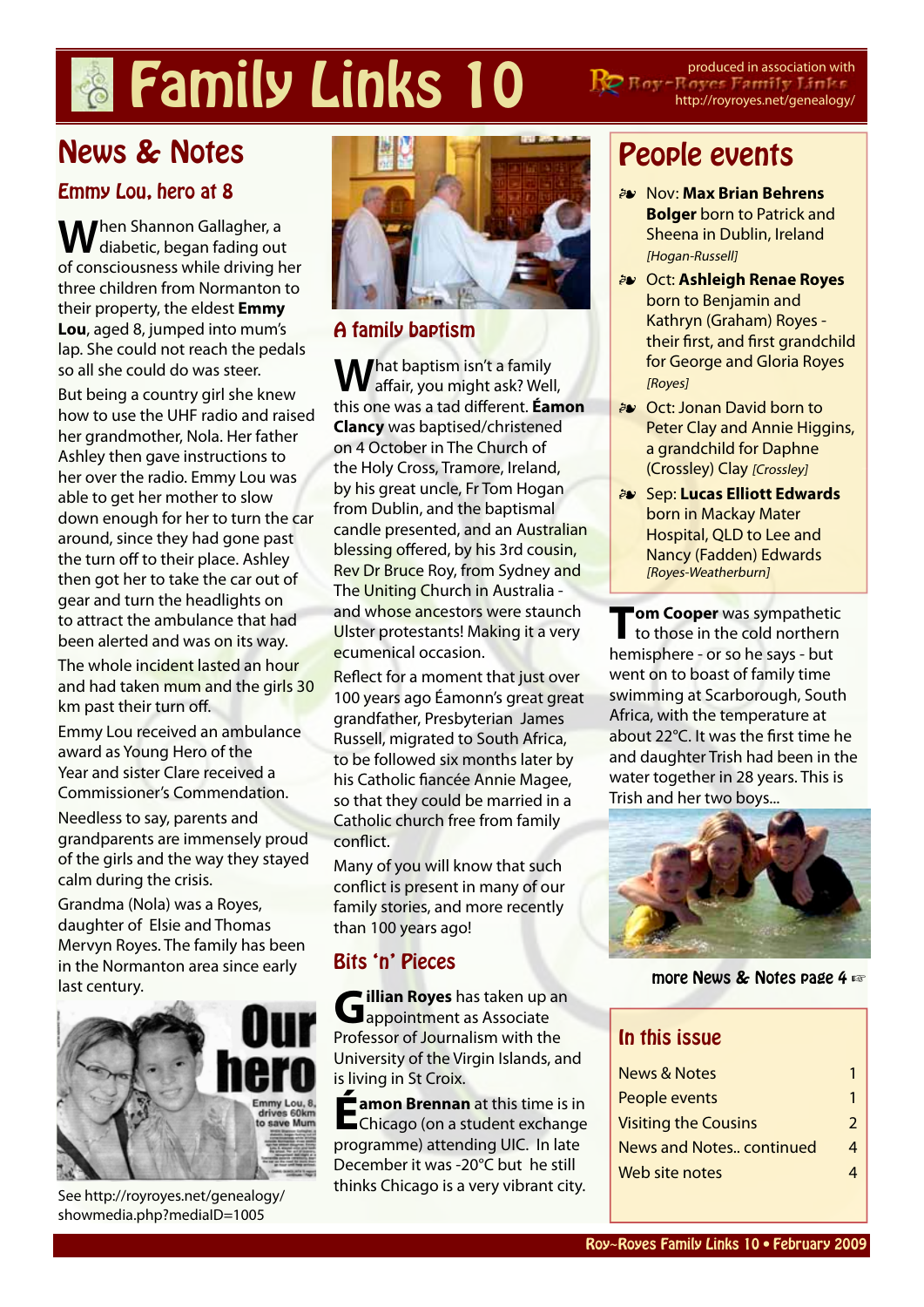### <span id="page-1-0"></span>Visiting the Cousins

#### Bruce Roy

**In one sense** it was a pilgrimage<br>tracing the paths my ancestors **n one sense** it was a pilgrimage, had taken, meeting people who were also part of that pilgrimage. Though living in the middle of all this history I'm sure it cannot have the same significance as it does for one who comes from a place where European settlement measures its heritage in a mere two centuries or so. Still there is the church where, early in the nineteenth century, nearly all the children of Solomon Royes (my great great great grandfather) were baptised. I could walk the streets he and his children would have walked.

I was surprised, especially in London, to find a modern city going about modern business! People and cars were hurrying around just like they do in Sydney. Yet intermingled with that were these historic places. I wondered what it was like to live here. Do you become blasé about the heritage around you?

**I**had been thinking for some years<br>
of visiting people in Ireland, the of visiting people in Ireland, the United Kingdom and France with whom I had been exchanging family tree information. When I visited John Hogan in Bendigo last year, he urged me to do it while I can. I took his advice and spent most of last October "over the top" from my home "down under".

I was keen also to see the places where the family had lived or worked.

And I had hoped to do some research at places like the National Archives, but that turned out to be elusive!

**T**he hospitality was overwhelming. I spent quite

Photos from my trip can be seen at http://royroyes.net/cousins/index.html



a number of nights as a guest in someone's home, or shared the hospitality of a meal, and I count that a real privilege.

After a 30 hour trip from Sydney to Dublin via Bangkok and London, I was up till nearly midnight my first night (in Dublin) courtesy of Fr Tom Hogan, and then the same the next night in Tramore with Tom and his sister Anne, and it could have been a third late night but after dinner with Jim Hogan and with an invitation to join Anne at a local pub for genuine Irish music, at 10:30 pm

This map of part of central London shows the Hougham/Royes interests. St Paul's Cathedral (at the bottom of the map) is a reference point. So let's head north...

The **bottom marker** (of four) indicates St Botolph's church, where many Hougham and Royes events took place.

There is a large plaque to Solomon Hougham in the Church. See a photo of it under [Headstones](http://http://royroyes.net/genealogy/showmedia.php?mediaID=610) - http:// royroyes.net/genealogy/



showmedia.php?mediaID=610 .

The numbering of Aldersgate Street has changed since the days of Solomon Hougham and Solomon Royes and their goldsmith shop at numbers 137 and 138, but Solomon Hougham's will indicates that there was a property at the back of the goldsmith business, in Half Moon Court, that was rented out. Half Moon Court is the left of the **two adjacent markers** so we can get some idea of where the goldsmith business was in Aldersgate Street. This section of Aldersgate Street has been developed into large corporate buildings with the famous Barbican development opposite.

The **top marker** is their residence at 19 Charterhouse Square - the house no longer exists though many others in the area still do, thus giving a "feel" for the place. 19 is included in the pink and white boutique accommodation and dining that can be seen in the photo.

I thought I had better get my jet lag sorted! That Hogan hospitality can be dangerous!

A highlight of my visit to Tramore was being able to participate in the baptism of Éamonn Clancy - reported on page 1. What a change in faith relationships when compared with some of our family history!

I enjoyed dinner with Pat and Erin Hogan on the shore of Galway Bay. This was on my (almost) circumnavigation of Ireland to get me to Larne. I'll come back to

☚ *From left: [Tom Hogan](http://royroyes.net/genealogy/getperson.php?personID=I456&tree=rr_tree), [Anne \(Hogan\)](http://royroyes.net/genealogy/getperson.php?personID=I442&tree=rr_tree) [Phelan,](http://royroyes.net/genealogy/getperson.php?personID=I442&tree=rr_tree) [Jim Hogan,](http://royroyes.net/genealogy/getperson.php?personID=I445&tree=rr_tree) [Patrick Hogan,](http://royroyes.net/genealogy/getperson.php?personID=I450&tree=rr_tree) [Marion](http://royroyes.net/genealogy/getperson.php?personID=I3909&tree=rr_tree) [McNeill](http://royroyes.net/genealogy/getperson.php?personID=I3909&tree=rr_tree), [Maureen and Hugh Selby](http://royroyes.net/genealogy/familygroup.php?familyID=F352&tree=rr_tree) and [Beth Hamill](http://royroyes.net/genealogy/getperson.php?personID=I374&tree=rr_tree)*

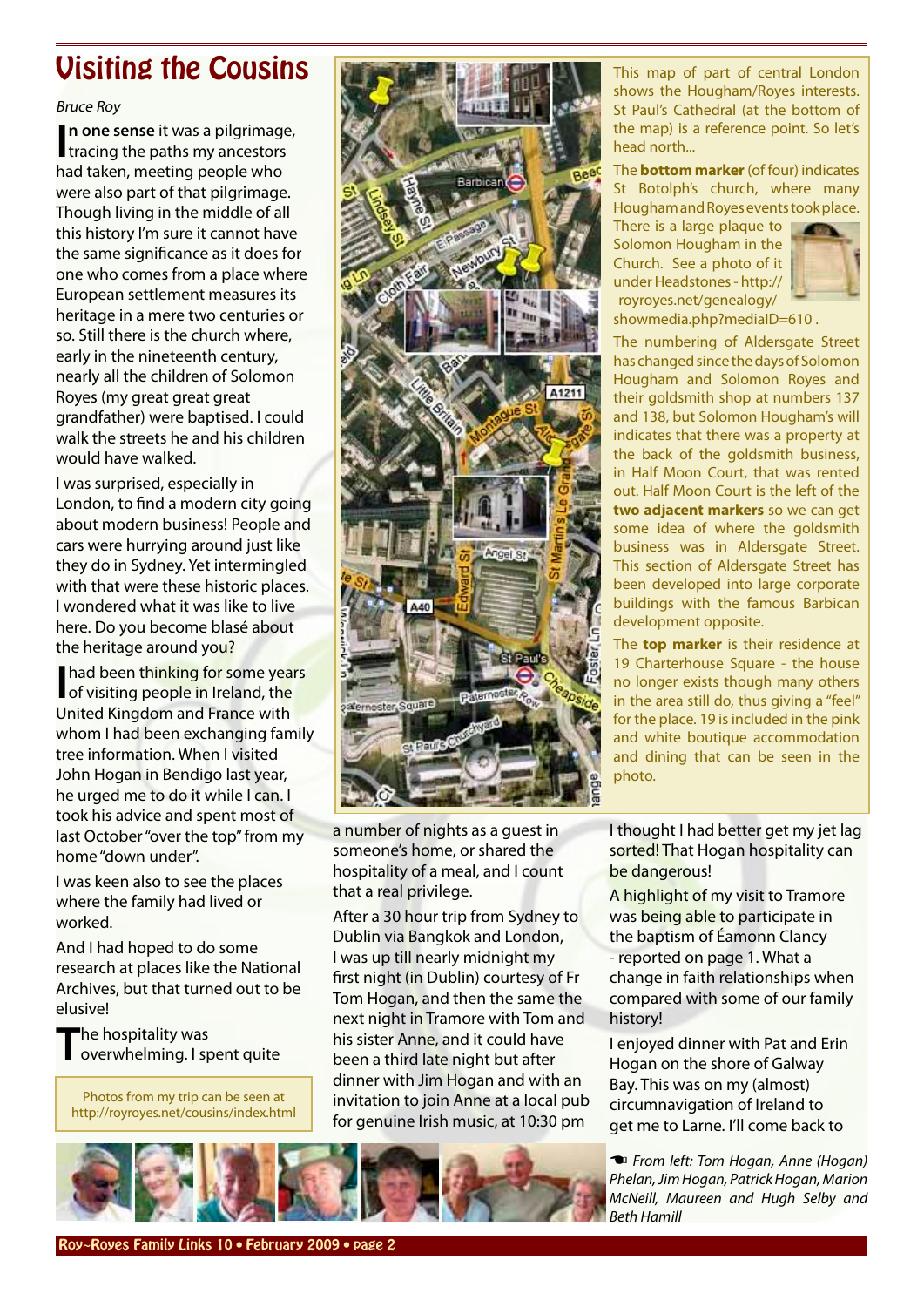

Larne because the Hogans haven't finished with me yet. Jack and Michele Hogan live in France, with a place in Paris convenient to the centre of Paris which they shared with me for a weekend. Apart from Jack being my chief correspondent for the Hogan side of the family this had little to do with the family tree but Paris was wonderful!

**B**ack to Larne where my Roy side<br> **B** of the family tree comes from.

I caught up with more Russell descendants, the Wiley branch. I met Lottie Wiley Gillespie, her sister Maureen, daughter Marion and nephew Derek. Lottie can remember the Roy children, especially Aunt Beryl, since they lived a few doors from each other in Bank Road. She still corresponds with Beryl. Derek presented me with a poem about "Wee Shooie" that you can find on the web site.

☛ From left: [Jack Hogan](http://royroyes.net/genealogy/getperson.php?personID=I447&tree=rr_tree), [Robin and Jan](http://royroyes.net/genealogy/familygroup.php?familyID=F1375&tree=rr_tree) [Young,](http://royroyes.net/genealogy/familygroup.php?familyID=F1375&tree=rr_tree) [Jocelyn Logan](http://royroyes.net/genealogy/getperson.php?personID=I606&tree=rr_tree), [Sarah Jones](http://royroyes.net/genealogy/getperson.php?personID=I1347&tree=rr_tree) and Bruce Roy and [Sonja Royes Willis](http://royroyes.net/genealogy/getperson.php?personID=I4472&tree=rr_tree)



The house where my grandfather was probably born and certainly lived and where my father was born and lived until the family left for Australia when he was 6, is still there, largely unchanged except for the satellite dish on the outside!

On my grandmother's side I met with Logan descendants Beth Hamill and Hugh Selby with wife Maureen. Later in England I also spent a weekend in Somerset courtesy of Jocelyn Logan. She fed me on traditional Ulster fare for memory's sake!

Hugh produced the family Bible bought by Sam Logan in 1887 shortly before he married Elizabeth Clements and produced six daughters (five of whom survived to adulthood) and one son.

I managed to track down a number of locations in Larne that relate to the family.

**I** had two weeks in London and southern England, with an excellent base in Barnes courtesy of my financial adviser - an ideal location for heading into town and down to Kent and Somerset.